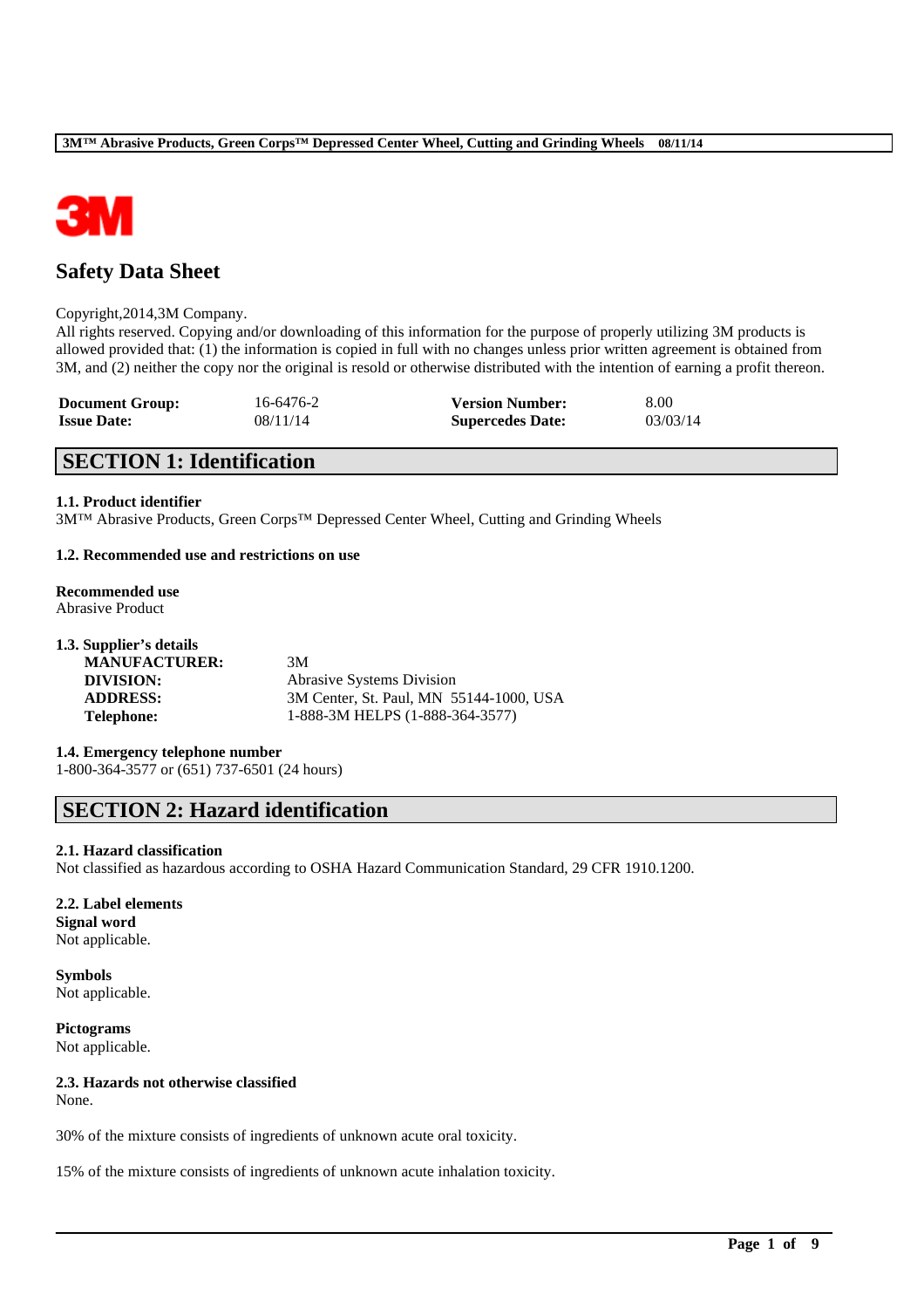# **SECTION 3: Composition/information on ingredients**

| Ingredient                           | <b>C.A.S. No.</b> | $\%$ by Wt |
|--------------------------------------|-------------------|------------|
| Aluminum Oxide Mineral (non-fibrous) | 1344-28-1         | $50 - 55$  |
| <b>Zirconium Oxide Mineral</b>       | 1314-23-4         | $10 - 15$  |
| Ceramic Materials                    | 66402-68-4        | $1 - 5$    |
| Inorganic Fluoride                   | 15096-52-3        | $2 - 10$   |
| <b>Cured Resin</b>                   | Mixture           | $10 - 20$  |
| <b>Fiber Glass Cloth Screen</b>      | None              | $5 - 15$   |
| Metal Ring                           | Mixture           | $1 - 5$    |

## **SECTION 4: First aid measures**

## **4.1. Description of first aid measures**

### **Inhalation:**

Remove person to fresh air. If you feel unwell, get medical attention.

### **Skin Contact:**

Wash with soap and water. If signs/symptoms develop, get medical attention.

### **Eye Contact:**

Flush with large amounts of water. Remove contact lenses if easy to do. Continue rinsing. If signs/symptoms persist, get medical attention.

#### **If Swallowed:**

No need for first aid is anticipated.

## **4.2. Most important symptoms and effects, both acute and delayed**

See Section 11.1. Information on toxicological effects.

## **4.3. Indication of any immediate medical attention and special treatment required**

Not applicable

## **SECTION 5: Fire-fighting measures**

## **5.1. Suitable extinguishing media**

In case of fire: Use a fire fighting agent suitable for ordinary combustible material such as water or foam to extinguish.

\_\_\_\_\_\_\_\_\_\_\_\_\_\_\_\_\_\_\_\_\_\_\_\_\_\_\_\_\_\_\_\_\_\_\_\_\_\_\_\_\_\_\_\_\_\_\_\_\_\_\_\_\_\_\_\_\_\_\_\_\_\_\_\_\_\_\_\_\_\_\_\_\_\_\_\_\_\_\_\_\_\_\_\_\_\_\_\_\_\_

## **5.2. Special hazards arising from the substance or mixture**

None inherent in this product.

## **Hazardous Decomposition or By-Products**

**Substance Condition**

Carbon monoxide During Combustion Carbon dioxide During Combustion

#### **5.3. Special protective actions for fire-fighters**

No special protective actions for fire-fighters are anticipated.

# **SECTION 6: Accidental release measures**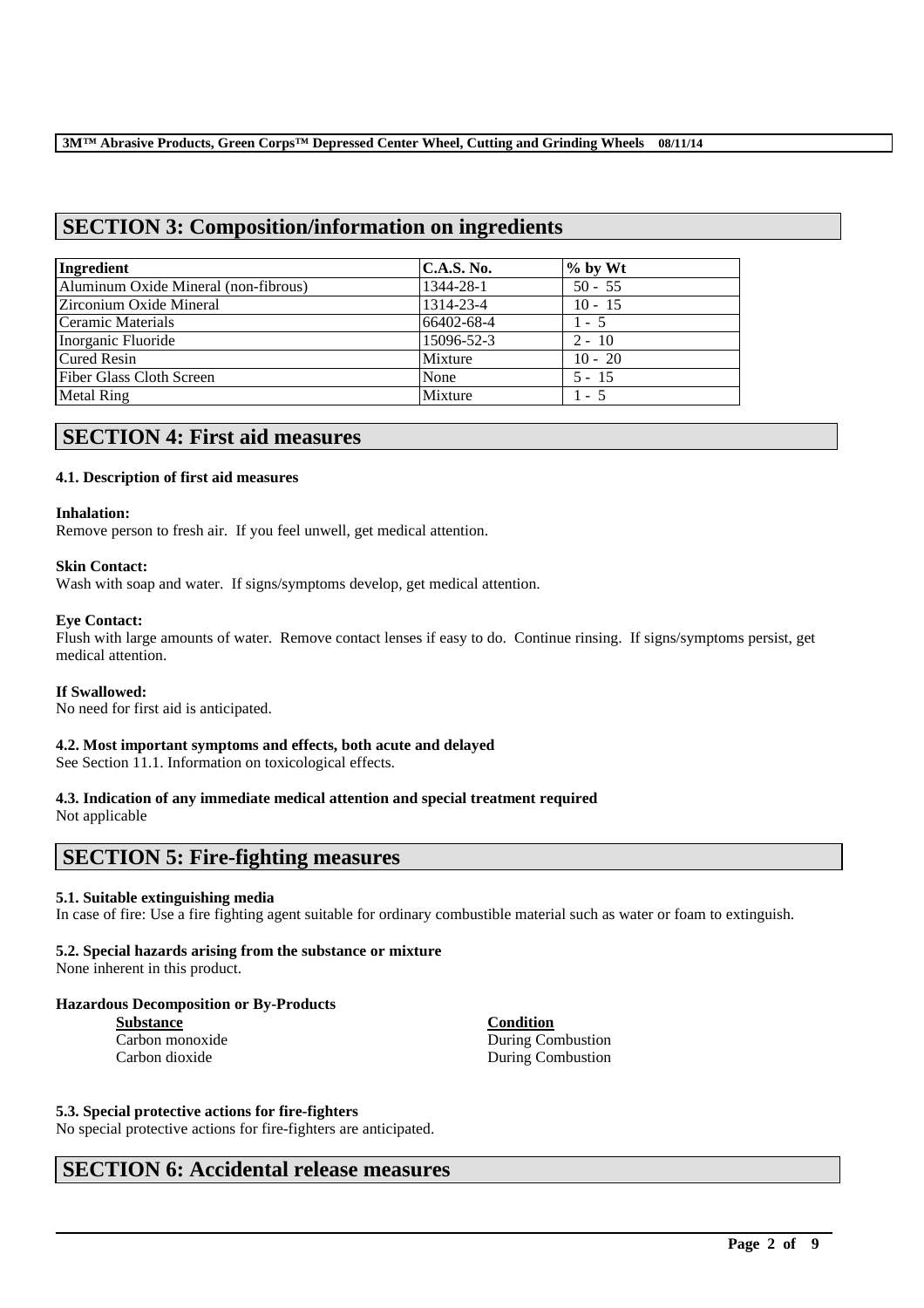## **6.1. Personal precautions, protective equipment and emergency procedures**

Observe precautions from other sections.

### **6.2. Environmental precautions**

Avoid release to the environment.

### **6.3. Methods and material for containment and cleaning up**

Not applicable.

# **SECTION 7: Handling and storage**

## **7.1. Precautions for safe handling**

Avoid breathing of dust created by cutting, sanding, grinding or machining. Damaged product can break apart during use and cause serious injury to face or eyes. Check product for damage such as cracks or nicks prior to use. Replace if damaged. Always wear eye and face protection when working at sanding or grinding operations or when near such operations. Avoid release to the environment. Combustible dust may form by action of this product on another material (substrate). Dust generated from the substrate during use of this product may be explosive if in sufficient concentration with an ignition source. Dust deposits should not be allowed to accumulate on surfaces because of the potential for secondary explosions.

## **7.2. Conditions for safe storage including any incompatibilities**

No special storage requirements.

## **SECTION 8: Exposure controls/personal protection**

#### **8.1. Control parameters**

#### **Occupational exposure limits**

| Ingredient                    | <b>C.A.S. No.</b> | Agency       | Limit type                             | <b>Additional Comments</b> |
|-------------------------------|-------------------|--------------|----------------------------------------|----------------------------|
| <b>ZIRCONIUM COMPOUNDS</b>    | 1314-23-4         | <b>ACGIH</b> | TWA(as Zr):5                           | A4: Not class, as human    |
|                               |                   |              | $mg/m3$ ; STEL(as Zr): 10 mg/m3 carcin |                            |
| <b>ZIRCONIUM COMPOUNDS</b>    | 1314-23-4         | <b>OSHA</b>  | TWA $(as Zr): 5 mg/m3$                 |                            |
| Aluminum Oxide Mineral (non-  | 1344-28-1         | <b>CMRG</b>  | $TWA:1$ fiber/cc                       |                            |
| fibrous)                      |                   |              |                                        |                            |
| Aluminum Oxide Mineral (non-  | 1344-28-1         | <b>OSHA</b>  | $TWA$ (as total dust):15               |                            |
| fibrous)                      |                   |              | mg/m3;TWA(respirable                   |                            |
|                               |                   |              | fraction): $5 \text{ mg/m}$ 3          |                            |
| Aluminum, insoluble compounds | 1344-28-1         | <b>ACGIH</b> | TWA(respirable fraction):1             | A4: Not class. as human    |
|                               |                   |              | mg/m3                                  | carcin                     |
| Aluminum, insoluble compounds | 15096-52-3        | <b>ACGIH</b> | TWA(respirable fraction):1             | A4: Not class, as human    |
|                               |                   |              | mg/m3                                  | carcin                     |
| <b>FLUORIDES</b>              | 15096-52-3        | <b>ACGIH</b> | TWA $(as F): 2.5 mg/m3$                | A4: Not class. as human    |
|                               |                   |              |                                        | carcin                     |
| <b>FLUORIDES</b>              | 15096-52-3        | <b>OSHA</b>  | TWA $(as$ dust $):2.5$                 |                            |
|                               |                   |              | $mg/m3$ ; TWA(as F): 2.5 mg/m3         |                            |

\_\_\_\_\_\_\_\_\_\_\_\_\_\_\_\_\_\_\_\_\_\_\_\_\_\_\_\_\_\_\_\_\_\_\_\_\_\_\_\_\_\_\_\_\_\_\_\_\_\_\_\_\_\_\_\_\_\_\_\_\_\_\_\_\_\_\_\_\_\_\_\_\_\_\_\_\_\_\_\_\_\_\_\_\_\_\_\_\_\_

ACGIH : American Conference of Governmental Industrial Hygienists

AIHA : American Industrial Hygiene Association

CMRG : Chemical Manufacturer's Recommended Guidelines

OSHA : United States Department of Labor - Occupational Safety and Health Administration

TWA: Time-Weighted-Average

STEL: Short Term Exposure Limit

CEIL: Ceiling

#### **8.2. Exposure controls**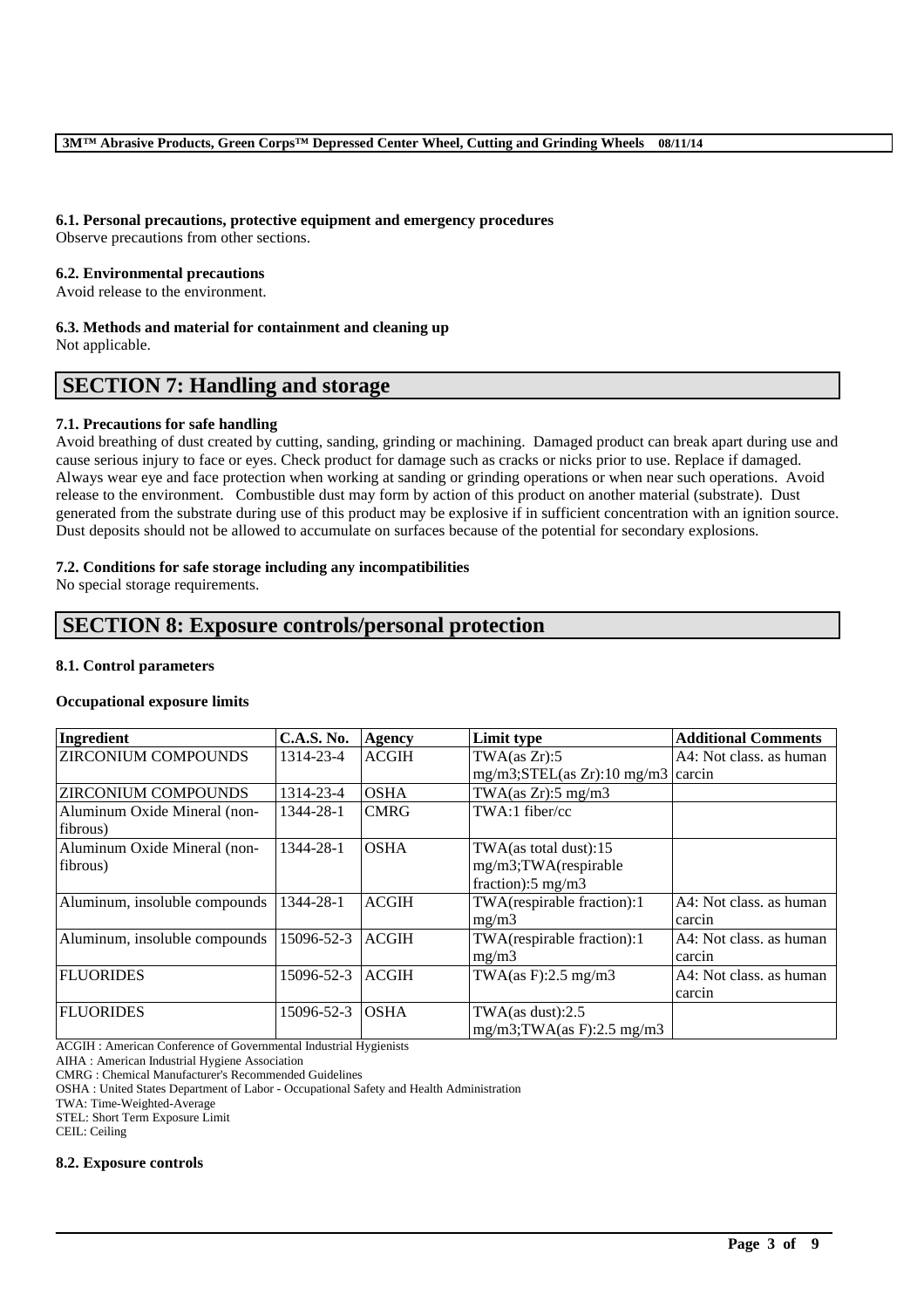### **8.2.1. Engineering controls**

Provide appropriate local exhaust ventilation for cutting, grinding, sanding or machining. Use general dilution ventilation and/or local exhaust ventilation to control airborne exposures to below relevant Exposure Limits and/or control dust/fume/gas/mist/vapors/spray. If ventilation is not adequate, use respiratory protection equipment. Provide local exhaust at process emission sources to control exposure near the source and to prevent the escape of dust into the work area. Ensure that dust-handling systems (such as exhaust ducts, dust collectors, vessels, and processing equipment) are designed in a manner to prevent the escape of dust into the work area (i.e., there is no leakage from the equipment).

### **8.2.2. Personal protective equipment (PPE)**

### **Eye/face protection**

To minimize the risk of injury to face and eyes, always wear eye and face protection when working at sanding or grinding operations or when near such operations. Select and use eye/face protection to prevent contact based on the results of an exposure assessment. The following eye/face protection(s) are recommended: Safety Glasses with side shields

### **Skin/hand protection**

Wear appropriate gloves to minimize risk of injury to skin from contact with dust or physical abrasion from grinding or sanding.

### **Respiratory protection**

Assess exposure concentrations of all materials involved in the work process. Consider material being abraded when determining the appropriate respiratory protection. Select and use appropriate respirators to prevent inhalation overexposure. An exposure assessment may be needed to decide if a respirator is required. If a respirator is needed, use respirators as part of a full respiratory protection program. Based on the results of the exposure assessment, select from the following respirator type(s) to reduce inhalation exposure:

\_\_\_\_\_\_\_\_\_\_\_\_\_\_\_\_\_\_\_\_\_\_\_\_\_\_\_\_\_\_\_\_\_\_\_\_\_\_\_\_\_\_\_\_\_\_\_\_\_\_\_\_\_\_\_\_\_\_\_\_\_\_\_\_\_\_\_\_\_\_\_\_\_\_\_\_\_\_\_\_\_\_\_\_\_\_\_\_\_\_

Half facepiece or full facepiece air-purifying respirator suitable for particulates

For questions about suitability for a specific application, consult with your respirator manufacturer.

# **SECTION 9: Physical and chemical properties**

#### **9.1. Information on basic physical and chemical properties**

| <b>General Physical Form:</b>          | Solid                  |
|----------------------------------------|------------------------|
| Odor, Color, Grade:                    | Solid Abrasive Product |
| <b>Odor threshold</b>                  | Not Applicable         |
| pH                                     | Not Applicable         |
| <b>Melting point</b>                   | Not Applicable         |
| <b>Boiling Point</b>                   | Not Applicable         |
| <b>Flash Point</b>                     | Not Applicable         |
| <b>Evaporation rate</b>                | Not Applicable         |
| <b>Flammability</b> (solid, gas)       | Not Classified         |
| <b>Flammable Limits(LEL)</b>           | Not Applicable         |
| <b>Flammable Limits(UEL)</b>           | Not Applicable         |
| <b>Vapor Pressure</b>                  | Not Applicable         |
| <b>Vapor Density</b>                   | Not Applicable         |
| <b>Specific Gravity</b>                | Not Applicable         |
| <b>Solubility In Water</b>             | Not Applicable         |
| Solubility- non-water                  | Not Applicable         |
| Partition coefficient: n-octanol/water | Not Applicable         |
| <b>Autoignition temperature</b>        | Not Applicable         |
| <b>Decomposition temperature</b>       | Not Applicable         |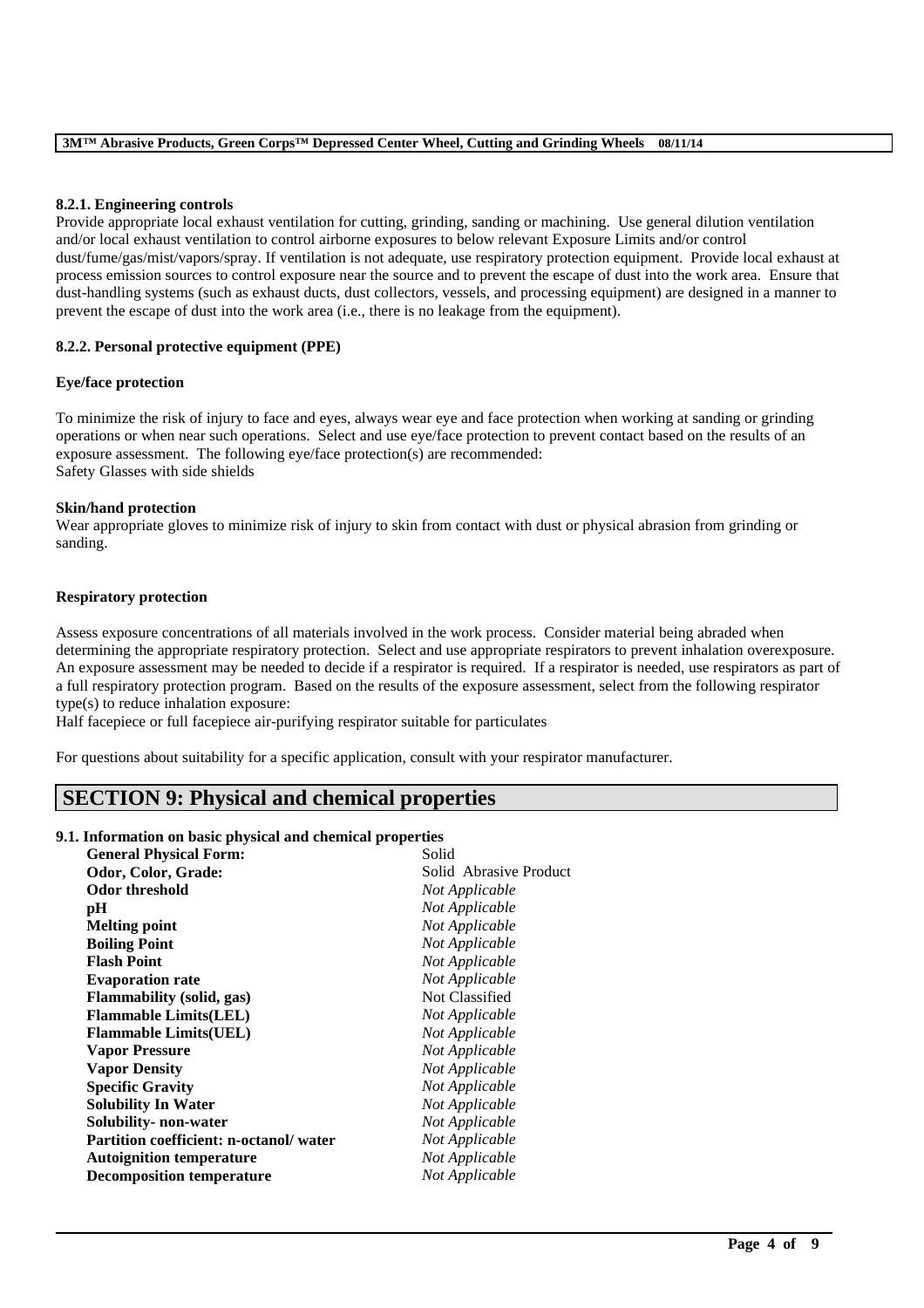**Viscosity** *Not Applicable*

# **SECTION 10: Stability and reactivity**

### **10.1. Reactivity**

This material is considered to be non reactive under normal use conditions.

## **10.2. Chemical stability**

Stable.

## **10.3. Possibility of hazardous reactions**

Hazardous polymerization will not occur.

#### **10.4. Conditions to avoid** None known.

**10.5. Incompatible materials** None known.

## **10.6. Hazardous decomposition products**

None known.

**Substance Condition**

Refer to section 5.2 for hazardous decomposition products during combustion.

# **SECTION 11: Toxicological information**

**The information below may not be consistent with the material classification in Section 2 if specific ingredient classifications are mandated by a competent authority. In addition, toxicological data on ingredients may not be reflected in the material classification and/or the signs and symptoms of exposure, because an ingredient may be present below the threshold for labeling, an ingredient may not be available for exposure, or the data may not be relevant to the material as a whole.**

**11.1. Information on Toxicological effects**

**Signs and Symptoms of Exposure**

**Based on test data and/or information on the components, this material may produce the following health effects:**

## **Inhalation:**

Dust from cutting, grinding, sanding or machining may cause irritation of the respiratory system. Signs/symptoms may include cough, sneezing, nasal discharge, headache, hoarseness, and nose and throat pain.

#### **Skin Contact:**

Mechanical Skin irritation: Signs/symptoms may include abrasion, redness, pain, and itching.

## **Eye Contact:**

Mechanical eye irritation: Signs/symptoms may include pain, redness, tearing and corneal abrasion.

Dust created by cutting, grinding, sanding, or machining may cause eye irritation. Signs/symptoms may include redness, swelling, pain, tearing, and blurred or hazy vision.

\_\_\_\_\_\_\_\_\_\_\_\_\_\_\_\_\_\_\_\_\_\_\_\_\_\_\_\_\_\_\_\_\_\_\_\_\_\_\_\_\_\_\_\_\_\_\_\_\_\_\_\_\_\_\_\_\_\_\_\_\_\_\_\_\_\_\_\_\_\_\_\_\_\_\_\_\_\_\_\_\_\_\_\_\_\_\_\_\_\_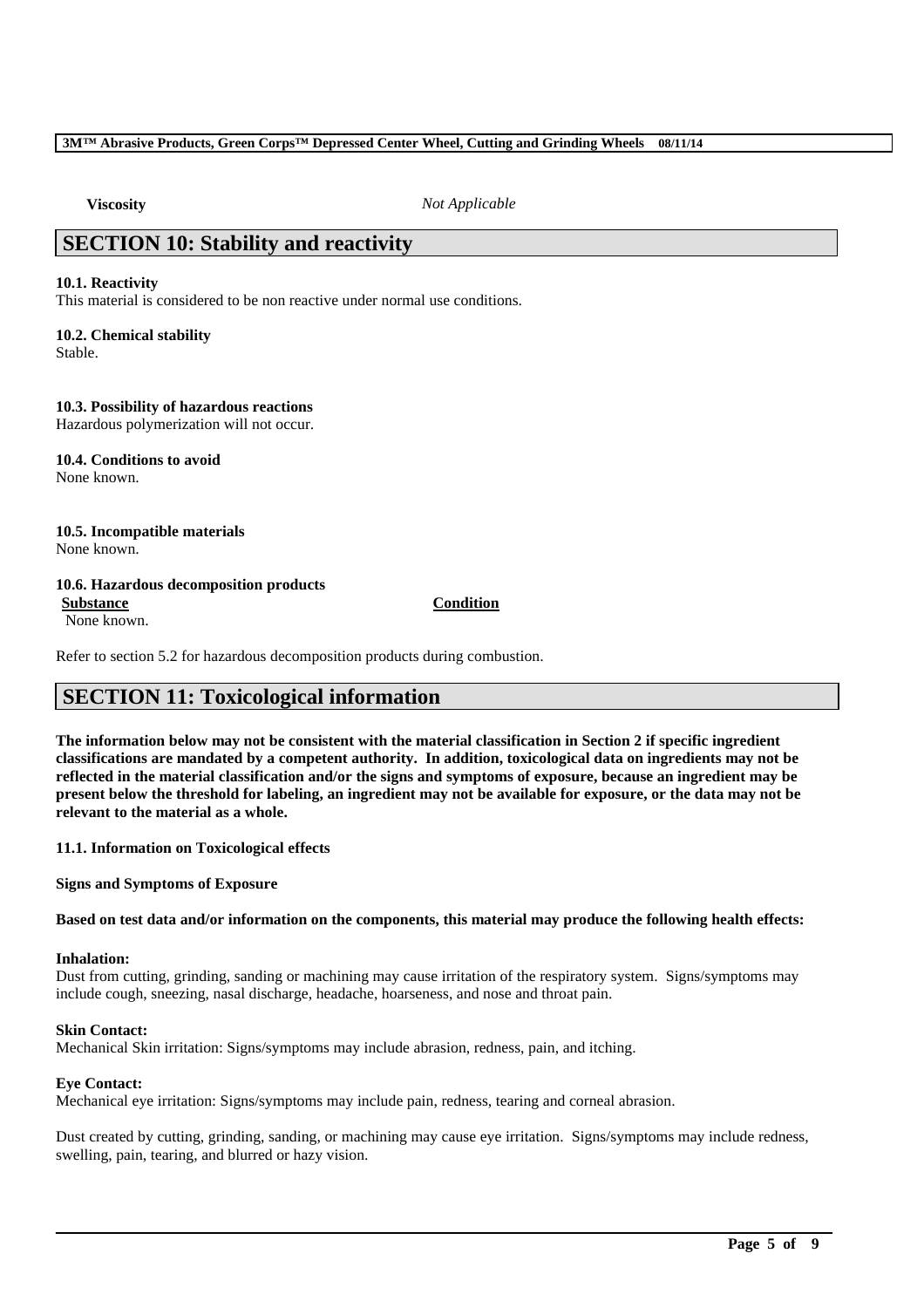#### **Ingestion:**

No health effects are expected.

### **Additional Information:**

This product, when used under reasonable conditions and in accordance with the 3M directions for use, should not present a health hazard. However, use or processing of the product in a manner not in accordance with the product's directions for use may affect the performance of the product and may present potential health and safety hazards.

This document covers only the 3M product. For complete assessment, when determining the degree of hazard, the material being abraded must also be considered.

#### **Toxicological Data**

If a component is disclosed in section 3 but does not appear in a table below, either no data are available for that endpoint or the data are not sufficient for classification.

## **Acute Toxicity**

| <b>Name</b>                          | Route        | <b>Species</b> | <b>Value</b>                                      |
|--------------------------------------|--------------|----------------|---------------------------------------------------|
| Overall product                      | Inhalation-  |                | No data available; calculated $ATE > 12.5$ mg/l   |
|                                      | Dust/Mist(4) |                |                                                   |
|                                      | hr)          |                |                                                   |
| Overall product                      | Ingestion    |                | No data available; calculated $ATE > 5,000$ mg/kg |
| Aluminum Oxide Mineral (non-fibrous) | Dermal       |                | LD50 estimated to be $> 5,000$ mg/kg              |
| Aluminum Oxide Mineral (non-fibrous) | Inhalation-  | Rat            | $LC50 > 2.3$ mg/l                                 |
|                                      | Dust/Mist    |                |                                                   |
|                                      | (4 hours)    |                |                                                   |
| Aluminum Oxide Mineral (non-fibrous) | Ingestion    | Rat            | $LD50 > 5,000$ mg/kg                              |
| Zirconium Oxide Mineral              | Ingestion    | Mouse          | $LD50 > 8,800$ mg/kg                              |
| Inorganic Fluoride                   | Dermal       | Rabbit         | $LD50 > 2,100$ mg/kg                              |
| Inorganic Fluoride                   | Inhalation-  | Rat            | $LC50$ 4.5 mg/l                                   |
|                                      | Dust/Mist    |                |                                                   |
|                                      | (4 hours)    |                |                                                   |
| Inorganic Fluoride                   | Ingestion    | Rat            | LD50 5,000 mg/kg                                  |
| Ceramic Materials                    | Dermal       |                | LD50 estimated to be $> 5,000$ mg/kg              |
| Ceramic Materials                    | Ingestion    |                | LD50 estimated to be $2,000 - 5,000$ mg/kg        |

 $ATE = acute$  toxicity estimate

#### **Skin Corrosion/Irritation**

| <b>Name</b>                          | <b>Species</b> | Value                                 |
|--------------------------------------|----------------|---------------------------------------|
| Aluminum Oxide Mineral (non-fibrous) | Rabbit         | $\cdots$<br>No significant irritation |
| Inorganic Fluoride                   |                | Minimal irritation                    |
| Ceramic Materials                    | Rabbit         | No significant irritation             |

#### **Serious Eye Damage/Irritation**

| $\mathbf{v}$<br><b>Name</b>          | Species | Value                                |
|--------------------------------------|---------|--------------------------------------|
| Aluminum Oxide Mineral (non-fibrous) | Rabbit  | $\cdot$<br>No significant irritation |
| Inorganic Fluoride                   |         | Moderate irritant                    |
| Ceramic Materials                    | Rabbit  | Mild irritant                        |

### **Skin Sensitization**

| <b>Name</b> | Species | ⁄ alue |
|-------------|---------|--------|
|             |         |        |

### **Respiratory Sensitization**

**Name Species Value**

# **Germ Cell Mutagenicity**

| <b>Name</b>                          | Route    | Value                                          |
|--------------------------------------|----------|------------------------------------------------|
| Aluminum Oxide Mineral (non-fibrous) | In Vitro | Not mutagenic                                  |
| Ceramic Materials                    | In Vitro | Some positive data exist, but the data are not |
|                                      |          | sufficient for classification                  |

\_\_\_\_\_\_\_\_\_\_\_\_\_\_\_\_\_\_\_\_\_\_\_\_\_\_\_\_\_\_\_\_\_\_\_\_\_\_\_\_\_\_\_\_\_\_\_\_\_\_\_\_\_\_\_\_\_\_\_\_\_\_\_\_\_\_\_\_\_\_\_\_\_\_\_\_\_\_\_\_\_\_\_\_\_\_\_\_\_\_

## **Carcinogenicity**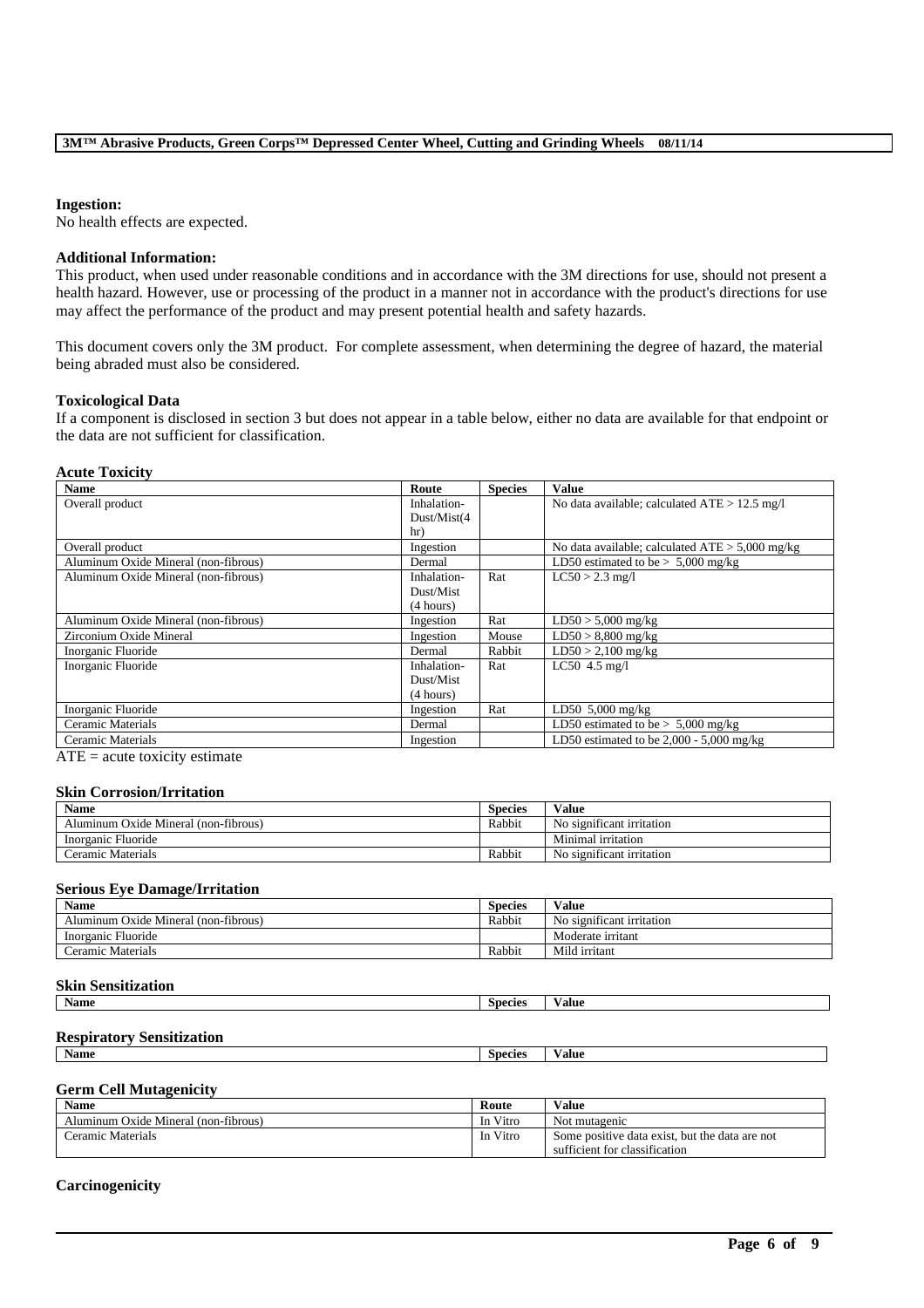| <b>Name</b>                          | Route      | <b>Species</b> | Value                                          |
|--------------------------------------|------------|----------------|------------------------------------------------|
| Aluminum Oxide Mineral (non-fibrous) | Inhalation | Rat            | Not carcinogenic                               |
| Ceramic Materials                    | Inhalation | Multiple       | Some positive data exist, but the data are not |
|                                      |            | animal         | sufficient for classification                  |
|                                      |            | species        |                                                |

### **Reproductive Toxicity**

## **Reproductive and/or Developmental Effects**

| <b>Name</b> | <b>Route</b> | . .<br>Value | Species | m<br><b>Test Result</b> | Exposure        |
|-------------|--------------|--------------|---------|-------------------------|-----------------|
|             |              |              |         |                         | <b>Duration</b> |

## **Target Organ(s)**

| <b>Specific Target Organ Toxicity - single exposure</b> |       |                 |       |                |                    |                             |  |
|---------------------------------------------------------|-------|-----------------|-------|----------------|--------------------|-----------------------------|--|
| <b>Name</b>                                             | Route | Target Organ(s) | Value | <b>Species</b> | <b>Test Result</b> | Exposure<br><b>Duration</b> |  |

## **Specific Target Organ Toxicity - repeated exposure**

| <b>Name</b>                             | Route      | Target Organ(s)                      | <b>Value</b>                                                                       | <b>Species</b>                | <b>Test Result</b>            | <b>Exposure</b><br><b>Duration</b> |
|-----------------------------------------|------------|--------------------------------------|------------------------------------------------------------------------------------|-------------------------------|-------------------------------|------------------------------------|
| Aluminum Oxide Mineral<br>(non-fibrous) | Inhalation | pneumoconiosis<br>pulmonary fibrosis | Some positive data exist, but the<br>data are not sufficient for<br>classification | Human                         | NOAEL Not<br>available        | occupational<br>exposure           |
| Inorganic Fluoride                      | Inhalation | bone, teeth, nails,<br>and/or hair   | Some positive data exist, but the<br>data are not sufficient for<br>classification |                               | <b>HHA</b>                    |                                    |
| Ceramic Materials                       | Inhalation | pulmonary fibrosis                   | Some positive data exist, but the<br>data are not sufficient for<br>classification | Multiple<br>animal<br>species | <b>NOAEL</b> not<br>available |                                    |
| Ceramic Materials                       | Inhalation | respiratory system                   | Some positive data exist, but the<br>data are not sufficient for<br>classification | Human                         | NOAEL not<br>available        | occupational<br>exposure           |

## **Aspiration Hazard**

| ----------------------------- |       |
|-------------------------------|-------|
| Name                          | Value |
|                               |       |

**Please contact the address or phone number listed on the first page of the SDS for additional toxicological information on this material and/or its components.**

## **SECTION 12: Ecological information**

## **Ecotoxicological information**

Please contact the address or phone number listed on the first page of the SDS for additional ecotoxicological information on this material and/or its components.

### **Chemical fate information**

Please contact the address or phone number listed on the first page of the SDS for additional chemical fate information on this material and/or its components.

# **SECTION 13: Disposal considerations**

#### **13.1. Disposal methods**

Dispose of contents/ container in accordance with the local/regional/national/international regulations.

The substrate that was abraded must be considered as a factor in the disposal method for this product. Incinerate in a permitted waste incineration facility. Proper destruction may require the use of additional fuel during incineration processes. As a disposal alternative, utilize an acceptable permitted waste disposal facility.

\_\_\_\_\_\_\_\_\_\_\_\_\_\_\_\_\_\_\_\_\_\_\_\_\_\_\_\_\_\_\_\_\_\_\_\_\_\_\_\_\_\_\_\_\_\_\_\_\_\_\_\_\_\_\_\_\_\_\_\_\_\_\_\_\_\_\_\_\_\_\_\_\_\_\_\_\_\_\_\_\_\_\_\_\_\_\_\_\_\_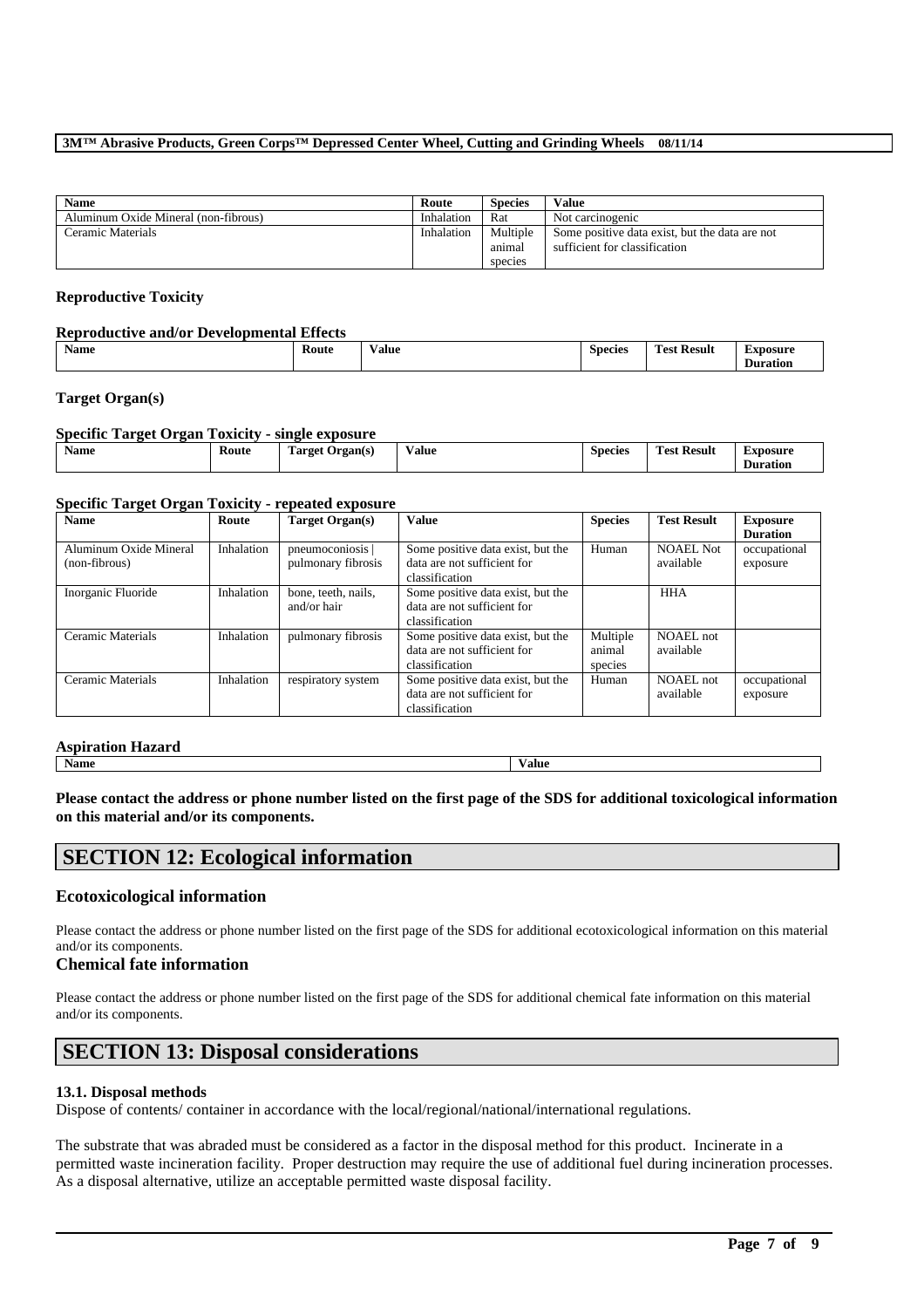# **SECTION 14: Transport Information**

Not regulated per U.S. DOT, IATA or IMO.

*These transportation classifications are provided as a customer service. As the shipper YOU remain responsible for complying with all applicable laws and regulations, including proper transportation classification and packaging. 3M transportation classifications are based on product formulation, packaging, 3M policies and 3M understanding of applicable current regulations. 3M does not guarantee the accuracy of this classification information. This information applies only to transportation classification and not the packaging, labeling, or marking requirements. The original 3M package is certified for U.S. ground shipment only. If you are shipping by air or ocean, the package may not meet applicable regulatory requirements.* 

## **SECTION 15: Regulatory information**

## **15.1. US Federal Regulations**

Contact 3M for more information.

## **311/312 Hazard Categories:**

Fire Hazard - No Pressure Hazard - No Reactivity Hazard - No Immediate Hazard - No Delayed Hazard - No

## **15.2. State Regulations**

Contact 3M for more information.

## **15.3. Chemical Inventories**

This product is an article as defined by TSCA regulations, and is exempt from TSCA Inventory listing requirements.

Contact 3M for more information.

## **15.4. International Regulations**

Contact 3M for more information.

**This SDS has been prepared to meet the U.S. OSHA Hazard Communication Standard, 29 CFR 1910.1200.**

# **SECTION 16: Other information**

## **NFPA Hazard Classification**

**Health:** 0 **Flammability:** 1 **Instability:** 0 **Special Hazards:** None

National Fire Protection Association (NFPA) hazard ratings are designed for use by emergency response personnel to address the hazards that are presented by short-term, acute exposure to a material under conditions of fire, spill, or similar emergencies. Hazard ratings are primarily based on the inherent physical and toxic properties of the material but also include the toxic properties of combustion or decomposition products that are known to be generated in significant quantities.

## **HMIS Hazard Classification**

**Health:** 0 **Flammability:** 1 **Physical Hazard:** 0 **Personal Protection:** X - See PPE section.

Hazardous Material Identification System (HMIS® III) hazard ratings are designed to inform employees of chemical hazards in the workplace. These ratings are based on the inherent properties of the material under expected conditions of normal use and are not intended for use in emergency situations. HMIS® III ratings are to be used with a fully implemented HMIS® III program. HMIS® is a registered mark of the American Coatings Association (ACA).

\_\_\_\_\_\_\_\_\_\_\_\_\_\_\_\_\_\_\_\_\_\_\_\_\_\_\_\_\_\_\_\_\_\_\_\_\_\_\_\_\_\_\_\_\_\_\_\_\_\_\_\_\_\_\_\_\_\_\_\_\_\_\_\_\_\_\_\_\_\_\_\_\_\_\_\_\_\_\_\_\_\_\_\_\_\_\_\_\_\_